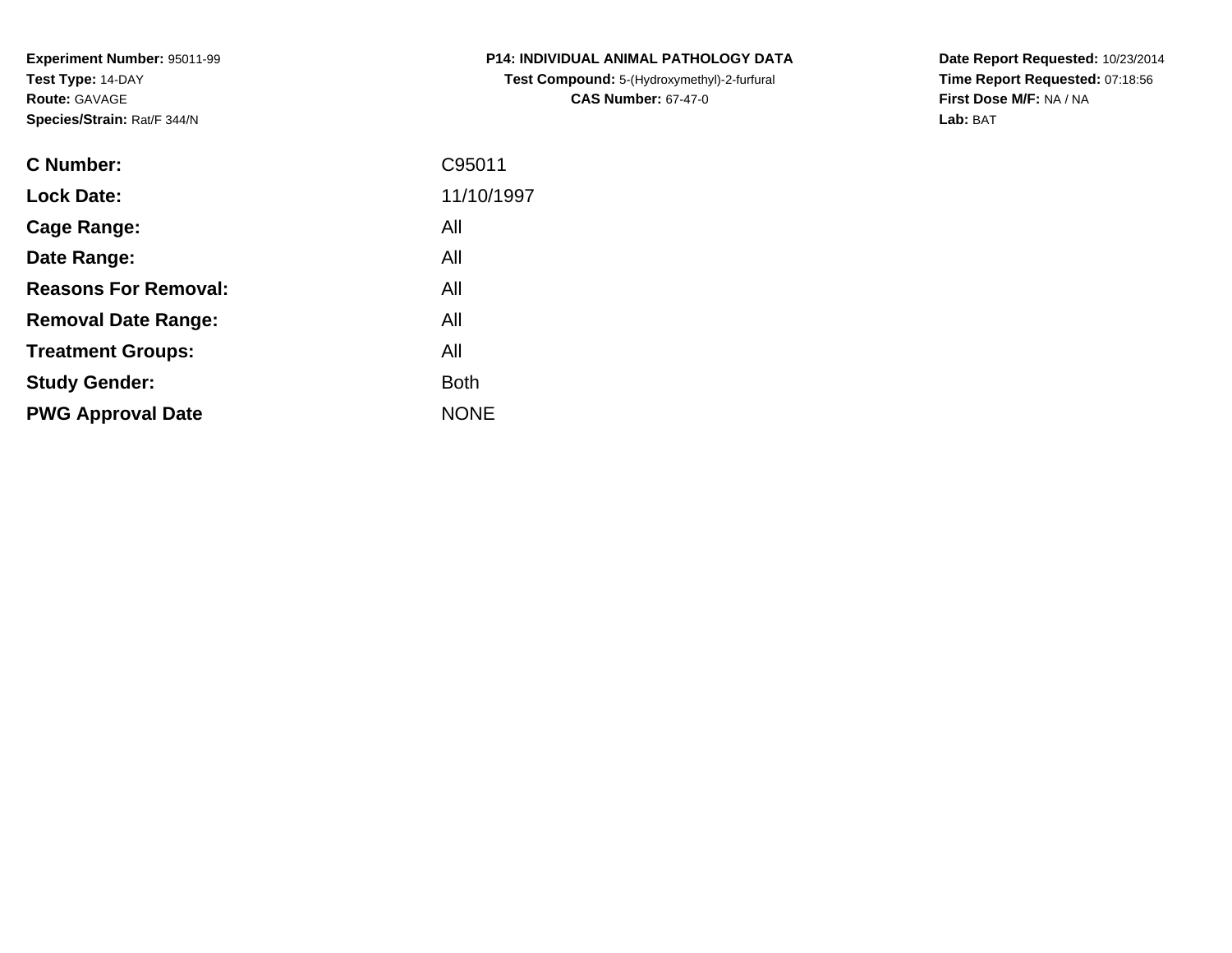| Experiment Number: 95011-99<br><b>P14: INDIVIDUAL ANIMAL PATHOLOGY DATA</b><br>Test Type: 14-DAY<br>Test Compound: 5-(Hydroxymethyl)-2-furfural |                      | Date Report Requested: 10/23/2014 |                                 |
|-------------------------------------------------------------------------------------------------------------------------------------------------|----------------------|-----------------------------------|---------------------------------|
|                                                                                                                                                 |                      |                                   | Time Report Requested: 07:18:56 |
| <b>Route: GAVAGE</b>                                                                                                                            |                      | <b>CAS Number: 67-47-0</b>        | First Dose M/F: NA / NA         |
| Species/Strain: Rat/F 344/N                                                                                                                     |                      |                                   | Lab: BAT                        |
| <b>ANIMAL ID: 61</b>                                                                                                                            | <b>TRT#: 1</b>       | <b>SEX: Male</b>                  | DAY ON TEST: 22                 |
|                                                                                                                                                 | <b>DOSE: 0 MG/KG</b> | <b>DISP: Terminal Sacrifice</b>   | <b>HISTO: 9702771</b>           |
|                                                                                                                                                 |                      | ORGAN AND ACCOUNTABLE SITE STATUS |                                 |
| <b>NORMAL</b>                                                                                                                                   |                      |                                   |                                 |
| * Brain                                                                                                                                         | * Spinal Cord        |                                   |                                 |
| PRIMARY CAUSE OF DEATH                                                                                                                          |                      |                                   |                                 |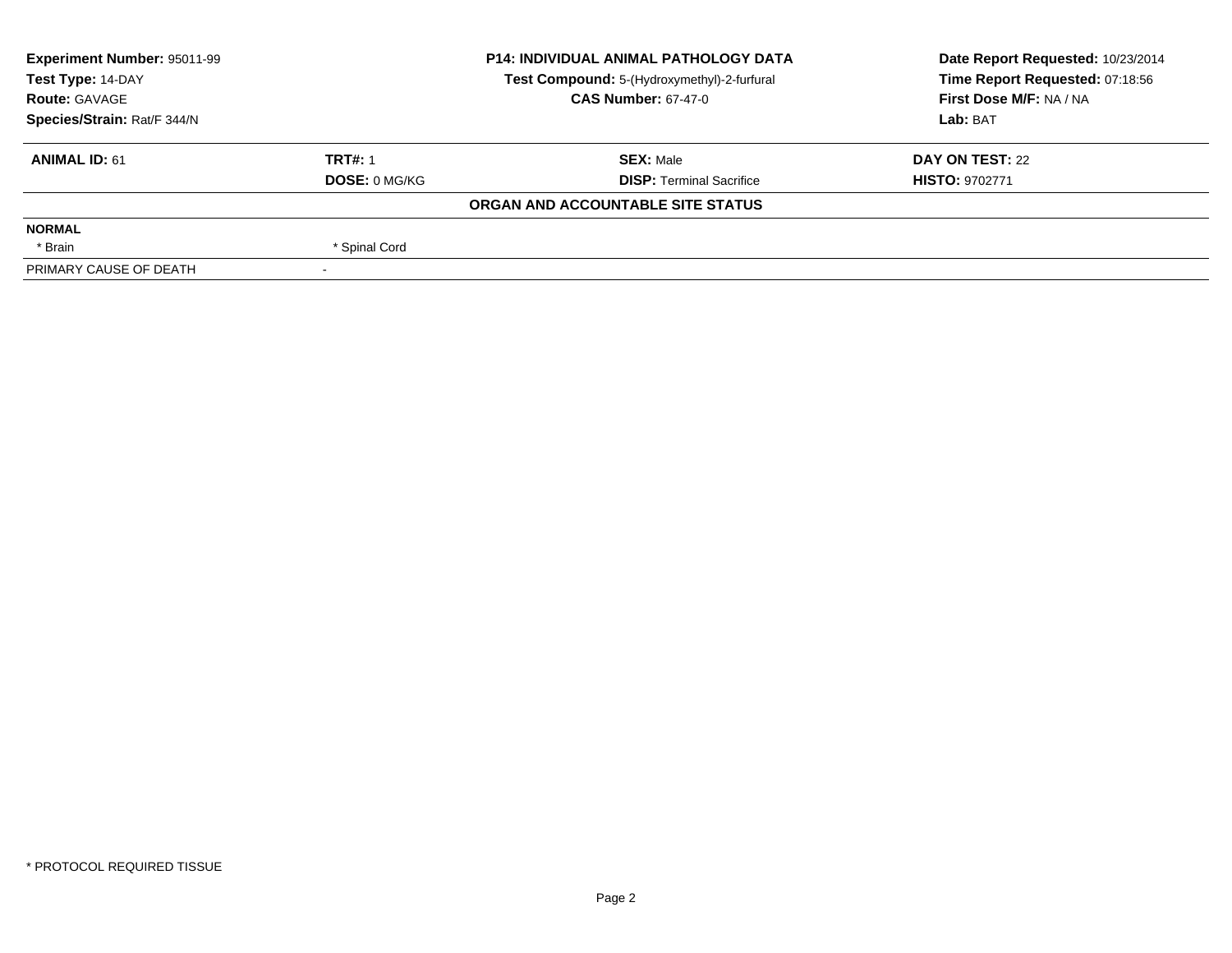| Experiment Number: 95011-99<br><b>P14: INDIVIDUAL ANIMAL PATHOLOGY DATA</b><br>Test Type: 14-DAY |                | Date Report Requested: 10/23/2014           |                                 |
|--------------------------------------------------------------------------------------------------|----------------|---------------------------------------------|---------------------------------|
|                                                                                                  |                | Test Compound: 5-(Hydroxymethyl)-2-furfural | Time Report Requested: 07:18:56 |
| <b>Route: GAVAGE</b>                                                                             |                | <b>CAS Number: 67-47-0</b>                  | First Dose M/F: NA / NA         |
| Species/Strain: Rat/F 344/N                                                                      |                |                                             | Lab: BAT                        |
| <b>ANIMAL ID: 62</b>                                                                             | <b>TRT#: 1</b> | <b>SEX: Male</b>                            | DAY ON TEST: 22                 |
|                                                                                                  | DOSE: 0 MG/KG  | <b>DISP: Terminal Sacrifice</b>             | <b>HISTO: 9702772</b>           |
|                                                                                                  |                | ORGAN AND ACCOUNTABLE SITE STATUS           |                                 |
| <b>NORMAL</b>                                                                                    |                |                                             |                                 |
| * Brain                                                                                          | * Spinal Cord  |                                             |                                 |
| PRIMARY CAUSE OF DEATH                                                                           |                |                                             |                                 |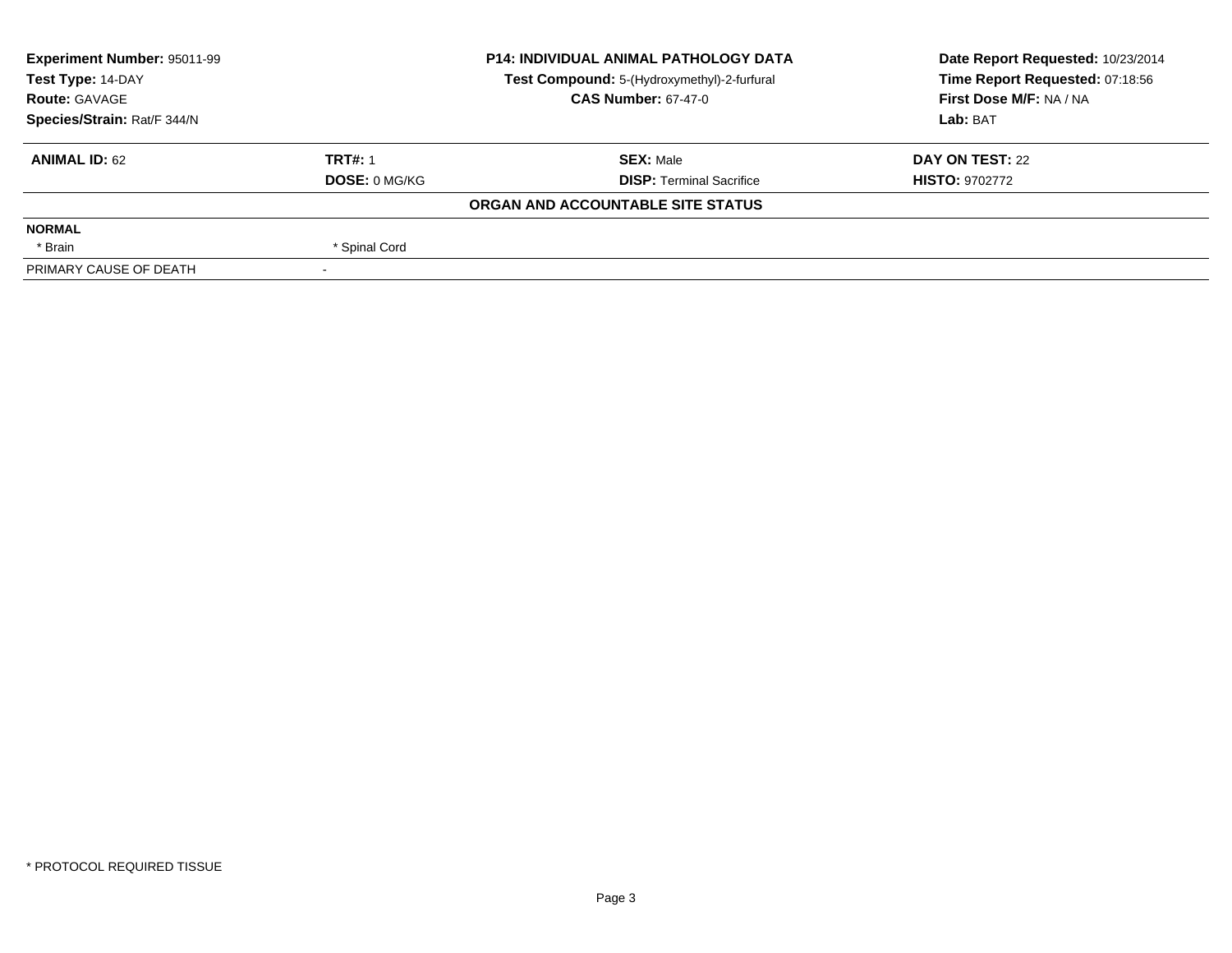| Experiment Number: 95011-99 | <b>P14: INDIVIDUAL ANIMAL PATHOLOGY DATA</b> |                                             | Date Report Requested: 10/23/2014 |
|-----------------------------|----------------------------------------------|---------------------------------------------|-----------------------------------|
| Test Type: 14-DAY           |                                              | Test Compound: 5-(Hydroxymethyl)-2-furfural | Time Report Requested: 07:18:56   |
| <b>Route: GAVAGE</b>        |                                              | <b>CAS Number: 67-47-0</b>                  | First Dose M/F: NA / NA           |
| Species/Strain: Rat/F 344/N |                                              |                                             | Lab: BAT                          |
| <b>ANIMAL ID: 63</b>        | <b>TRT#: 1</b>                               | <b>SEX: Male</b>                            | DAY ON TEST: 22                   |
|                             | DOSE: 0 MG/KG                                | <b>DISP: Terminal Sacrifice</b>             | <b>HISTO: 9702773</b>             |
|                             |                                              | ORGAN AND ACCOUNTABLE SITE STATUS           |                                   |
| <b>NORMAL</b>               |                                              |                                             |                                   |
| * Brain                     | * Spinal Cord                                |                                             |                                   |
| PRIMARY CAUSE OF DEATH      |                                              |                                             |                                   |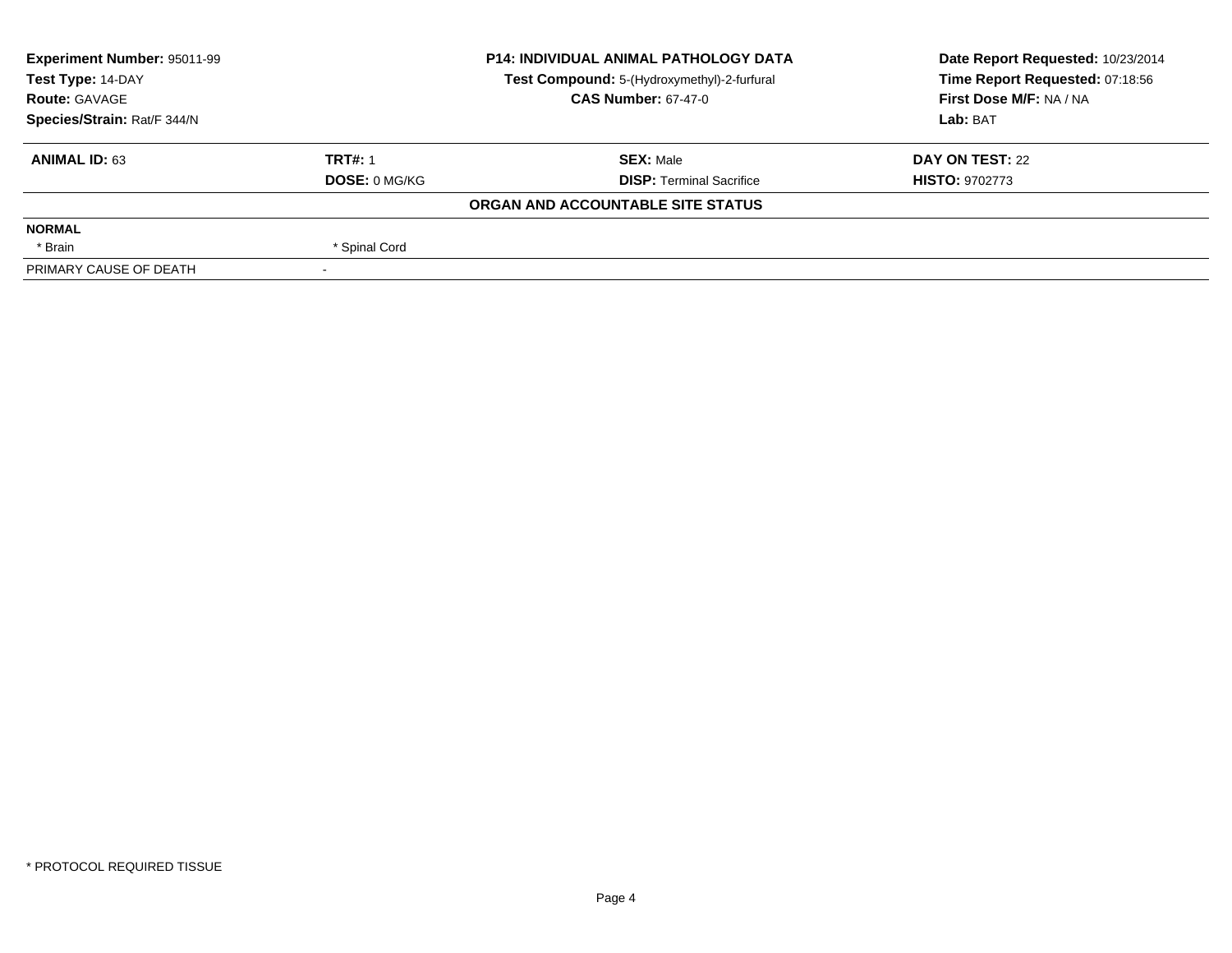| Experiment Number: 95011-99 | <b>P14: INDIVIDUAL ANIMAL PATHOLOGY DATA</b> |                                             | Date Report Requested: 10/23/2014 |
|-----------------------------|----------------------------------------------|---------------------------------------------|-----------------------------------|
| Test Type: 14-DAY           |                                              | Test Compound: 5-(Hydroxymethyl)-2-furfural | Time Report Requested: 07:18:56   |
| <b>Route: GAVAGE</b>        |                                              | <b>CAS Number: 67-47-0</b>                  | First Dose M/F: NA / NA           |
| Species/Strain: Rat/F 344/N |                                              |                                             | Lab: BAT                          |
| <b>ANIMAL ID: 64</b>        | <b>TRT#: 1</b>                               | <b>SEX: Male</b>                            | DAY ON TEST: 22                   |
|                             | <b>DOSE: 0 MG/KG</b>                         | <b>DISP: Terminal Sacrifice</b>             | <b>HISTO: 9702774</b>             |
|                             |                                              | ORGAN AND ACCOUNTABLE SITE STATUS           |                                   |
| <b>NORMAL</b>               |                                              |                                             |                                   |
| * Brain                     | * Spinal Cord                                |                                             |                                   |
| PRIMARY CAUSE OF DEATH      |                                              |                                             |                                   |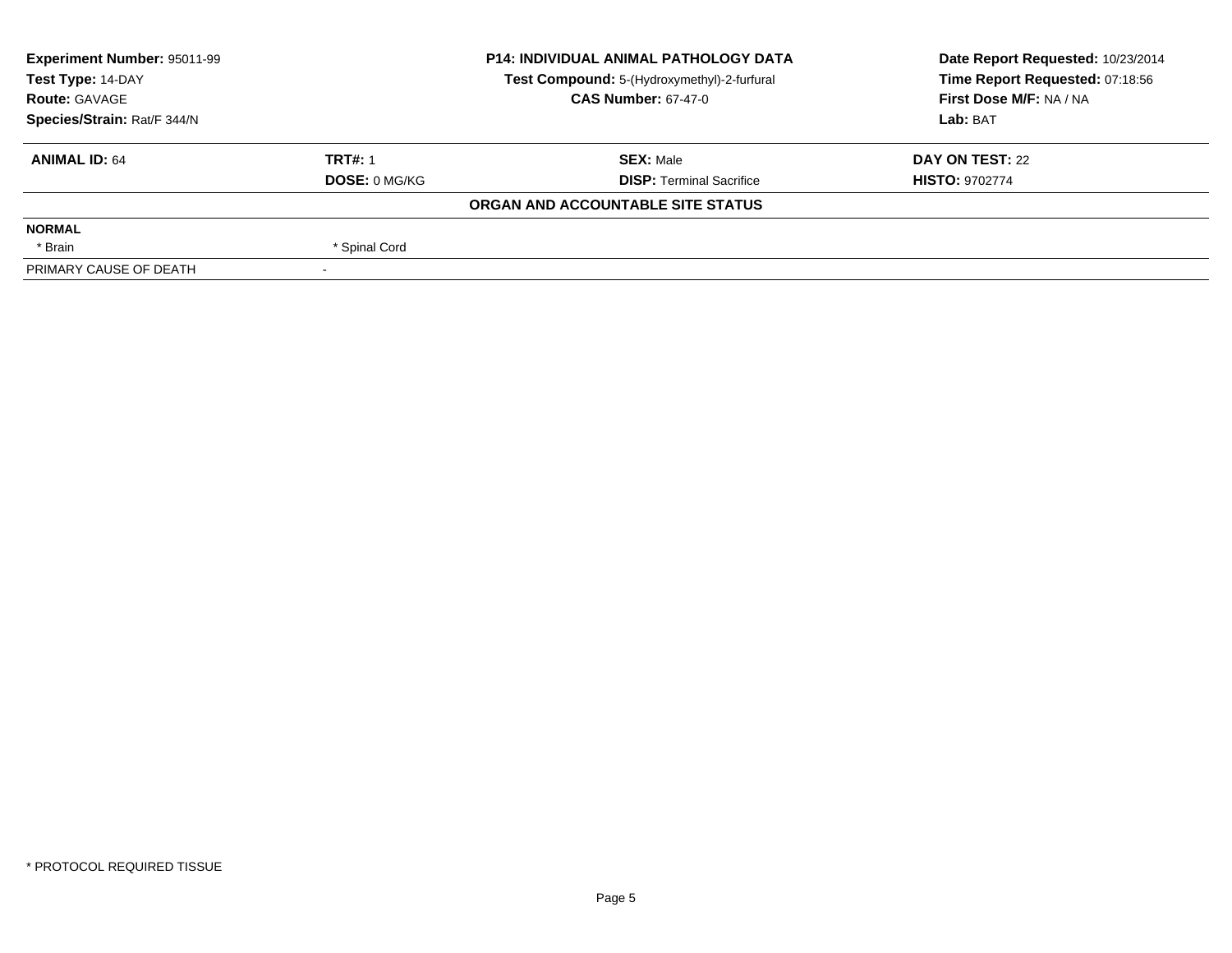| Experiment Number: 95011-99 | <b>P14: INDIVIDUAL ANIMAL PATHOLOGY DATA</b> |                                             | Date Report Requested: 10/23/2014 |
|-----------------------------|----------------------------------------------|---------------------------------------------|-----------------------------------|
| Test Type: 14-DAY           |                                              | Test Compound: 5-(Hydroxymethyl)-2-furfural | Time Report Requested: 07:18:56   |
| <b>Route: GAVAGE</b>        |                                              | <b>CAS Number: 67-47-0</b>                  | First Dose M/F: NA / NA           |
| Species/Strain: Rat/F 344/N |                                              |                                             | Lab: BAT                          |
| <b>ANIMAL ID: 65</b>        | <b>TRT#: 1</b>                               | <b>SEX: Male</b>                            | DAY ON TEST: 22                   |
|                             | <b>DOSE: 0 MG/KG</b>                         | <b>DISP: Terminal Sacrifice</b>             | <b>HISTO: 9702775</b>             |
|                             |                                              | ORGAN AND ACCOUNTABLE SITE STATUS           |                                   |
| <b>NORMAL</b>               |                                              |                                             |                                   |
| * Brain                     | * Spinal Cord                                |                                             |                                   |
| PRIMARY CAUSE OF DEATH      |                                              |                                             |                                   |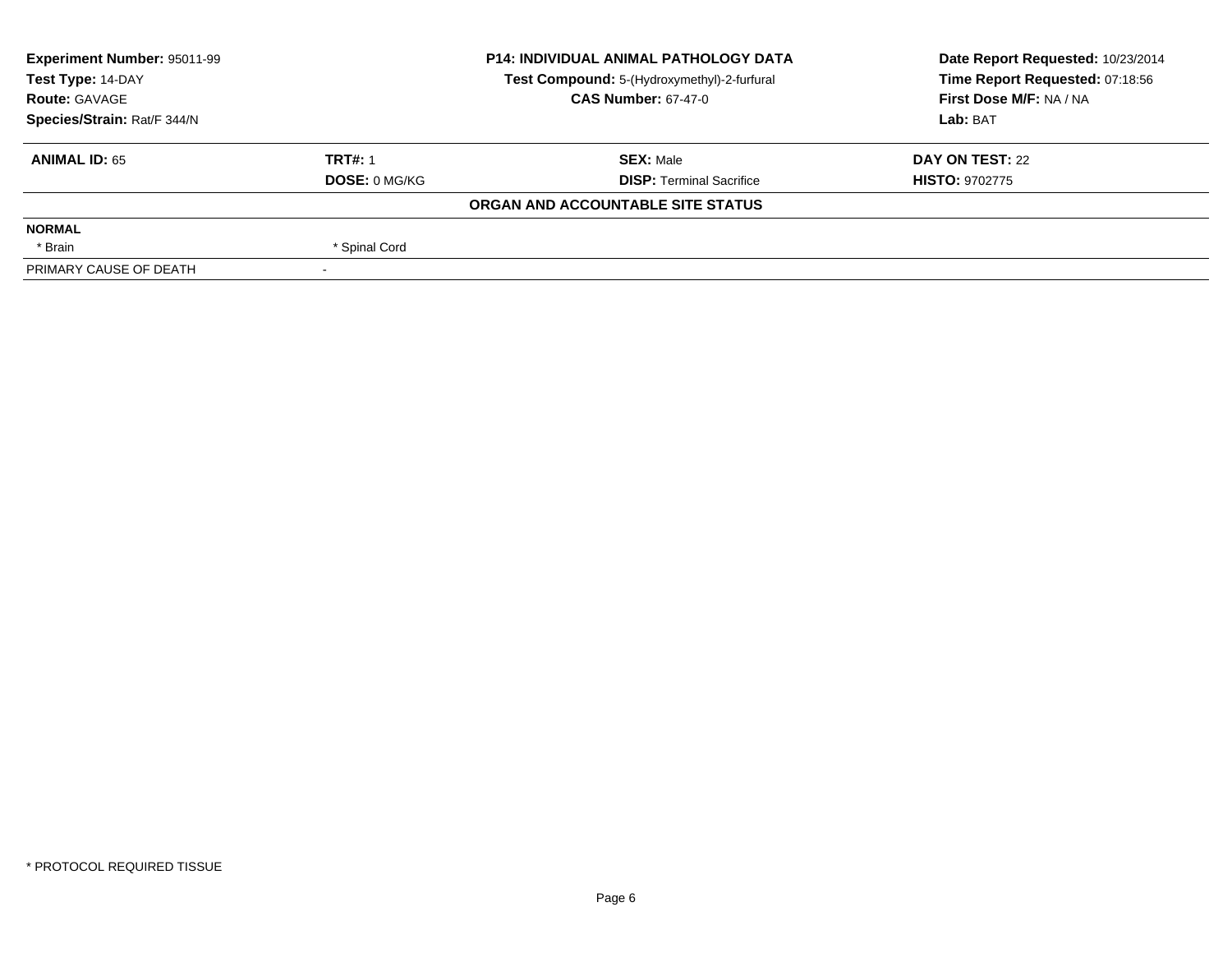| Experiment Number: 95011-99 | <b>P14: INDIVIDUAL ANIMAL PATHOLOGY DATA</b><br>Test Compound: 5-(Hydroxymethyl)-2-furfural |                                   | Date Report Requested: 10/23/2014 |
|-----------------------------|---------------------------------------------------------------------------------------------|-----------------------------------|-----------------------------------|
| Test Type: 14-DAY           |                                                                                             |                                   | Time Report Requested: 07:18:56   |
| <b>Route: GAVAGE</b>        |                                                                                             | <b>CAS Number: 67-47-0</b>        | First Dose M/F: NA / NA           |
| Species/Strain: Rat/F 344/N |                                                                                             |                                   | Lab: BAT                          |
| <b>ANIMAL ID: 66</b>        | TRT#: 3                                                                                     | <b>SEX: Male</b>                  | DAY ON TEST: 22                   |
|                             | <b>DOSE: 1500</b><br>MG/KG                                                                  | <b>DISP: Terminal Sacrifice</b>   | <b>HISTO: 9702776</b>             |
|                             |                                                                                             | ORGAN AND ACCOUNTABLE SITE STATUS |                                   |
| <b>NORMAL</b>               |                                                                                             |                                   |                                   |
| * Brain                     | * Spinal Cord                                                                               |                                   |                                   |
| PRIMARY CAUSE OF DEATH      |                                                                                             |                                   |                                   |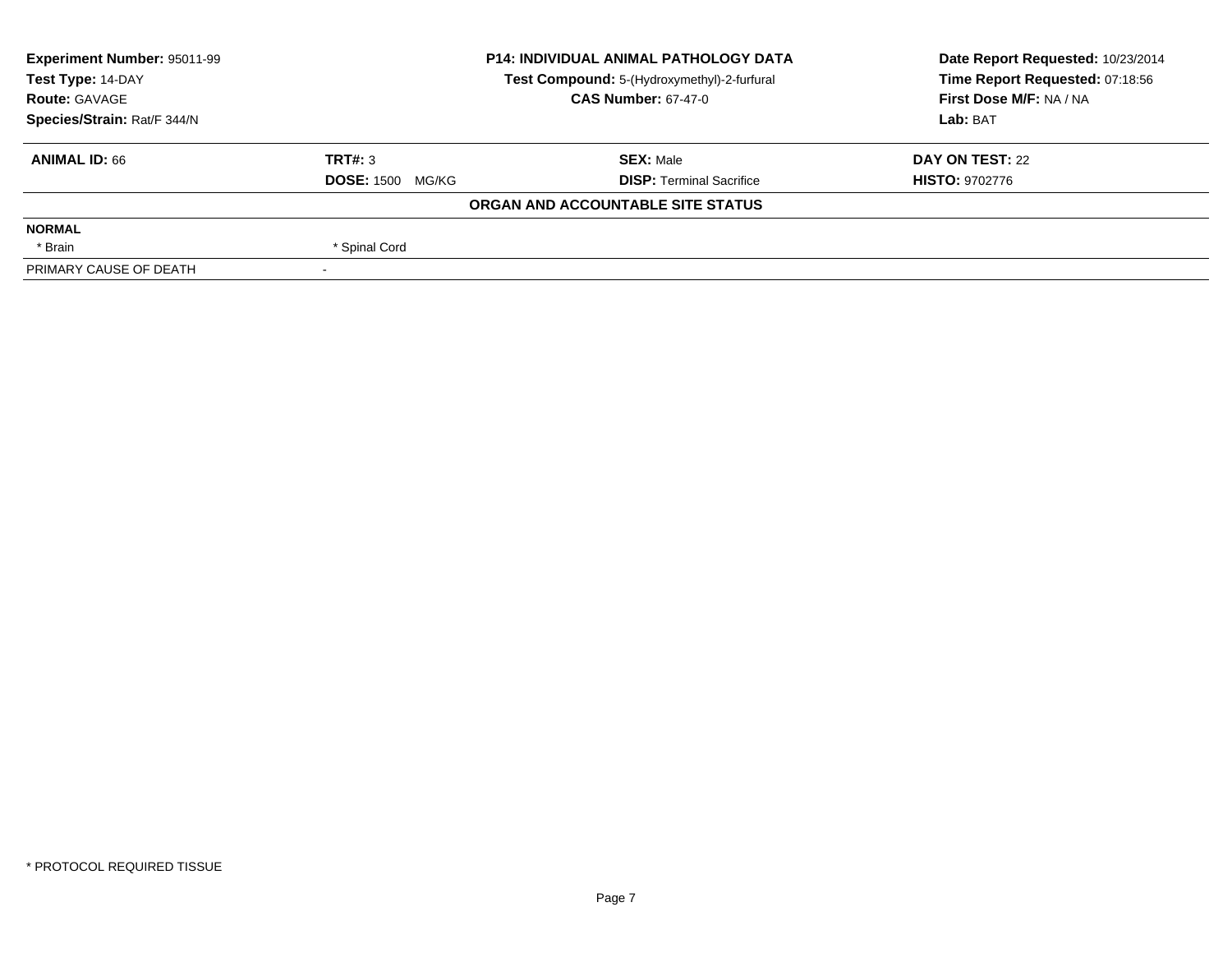| Experiment Number: 95011-99<br>Test Type: 14-DAY<br><b>Route: GAVAGE</b><br>Species/Strain: Rat/F 344/N |                         | <b>P14: INDIVIDUAL ANIMAL PATHOLOGY DATA</b><br>Test Compound: 5-(Hydroxymethyl)-2-furfural<br><b>CAS Number: 67-47-0</b> | Date Report Requested: 10/23/2014<br>Time Report Requested: 07:18:56<br>First Dose M/F: NA / NA<br>Lab: BAT |
|---------------------------------------------------------------------------------------------------------|-------------------------|---------------------------------------------------------------------------------------------------------------------------|-------------------------------------------------------------------------------------------------------------|
| <b>ANIMAL ID: 67</b>                                                                                    | TRT#: 3                 | <b>SEX: Male</b>                                                                                                          | DAY ON TEST: 22                                                                                             |
|                                                                                                         | <b>DOSE: 1500 MG/KG</b> | <b>DISP:</b> Terminal Sacrifice                                                                                           | <b>HISTO: 9602777</b>                                                                                       |
|                                                                                                         |                         | ORGAN AND ACCOUNTABLE SITE STATUS                                                                                         |                                                                                                             |
| <b>NORMAL</b>                                                                                           |                         |                                                                                                                           |                                                                                                             |
| * Brain                                                                                                 |                         |                                                                                                                           |                                                                                                             |
| <b>OBSERVATIONS</b>                                                                                     |                         |                                                                                                                           |                                                                                                             |
| * Spinal Cord                                                                                           |                         | Cyst Epithelial Inclusion                                                                                                 |                                                                                                             |
| PRIMARY CAUSE OF DEATH                                                                                  |                         |                                                                                                                           |                                                                                                             |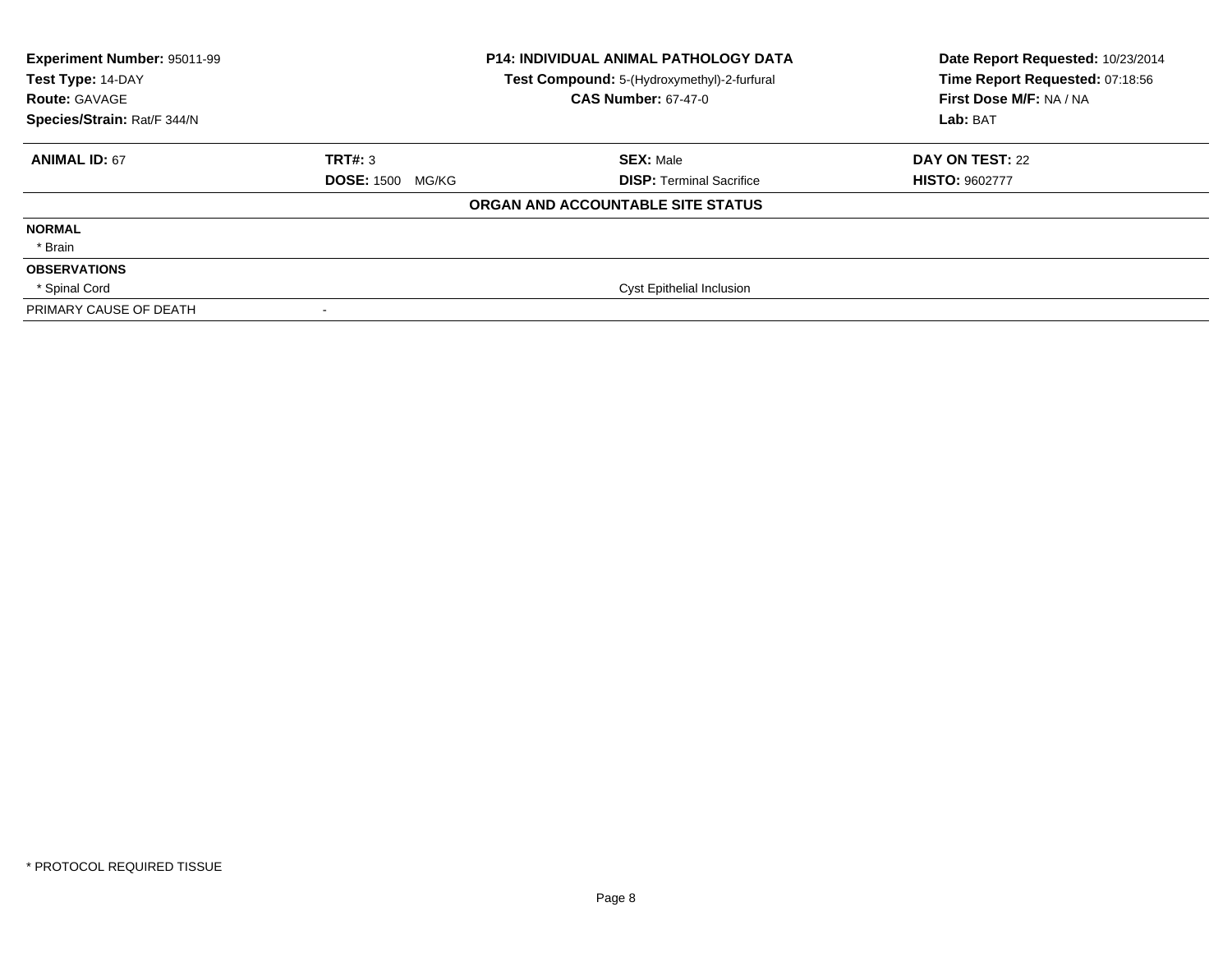| Experiment Number: 95011-99 | <b>P14: INDIVIDUAL ANIMAL PATHOLOGY DATA</b><br>Test Compound: 5-(Hydroxymethyl)-2-furfural |                                   | Date Report Requested: 10/23/2014 |
|-----------------------------|---------------------------------------------------------------------------------------------|-----------------------------------|-----------------------------------|
| Test Type: 14-DAY           |                                                                                             |                                   | Time Report Requested: 07:18:56   |
| <b>Route: GAVAGE</b>        |                                                                                             | <b>CAS Number: 67-47-0</b>        | First Dose M/F: NA / NA           |
| Species/Strain: Rat/F 344/N |                                                                                             |                                   | Lab: BAT                          |
| <b>ANIMAL ID: 68</b>        | TRT#: 3                                                                                     | <b>SEX: Male</b>                  | DAY ON TEST: 22                   |
|                             | <b>DOSE: 1500 MG/KG</b>                                                                     | <b>DISP: Terminal Sacrifice</b>   | <b>HISTO: 9602778</b>             |
|                             |                                                                                             | ORGAN AND ACCOUNTABLE SITE STATUS |                                   |
| <b>NORMAL</b>               |                                                                                             |                                   |                                   |
| * Brain                     | * Spinal Cord                                                                               |                                   |                                   |
| PRIMARY CAUSE OF DEATH      |                                                                                             |                                   |                                   |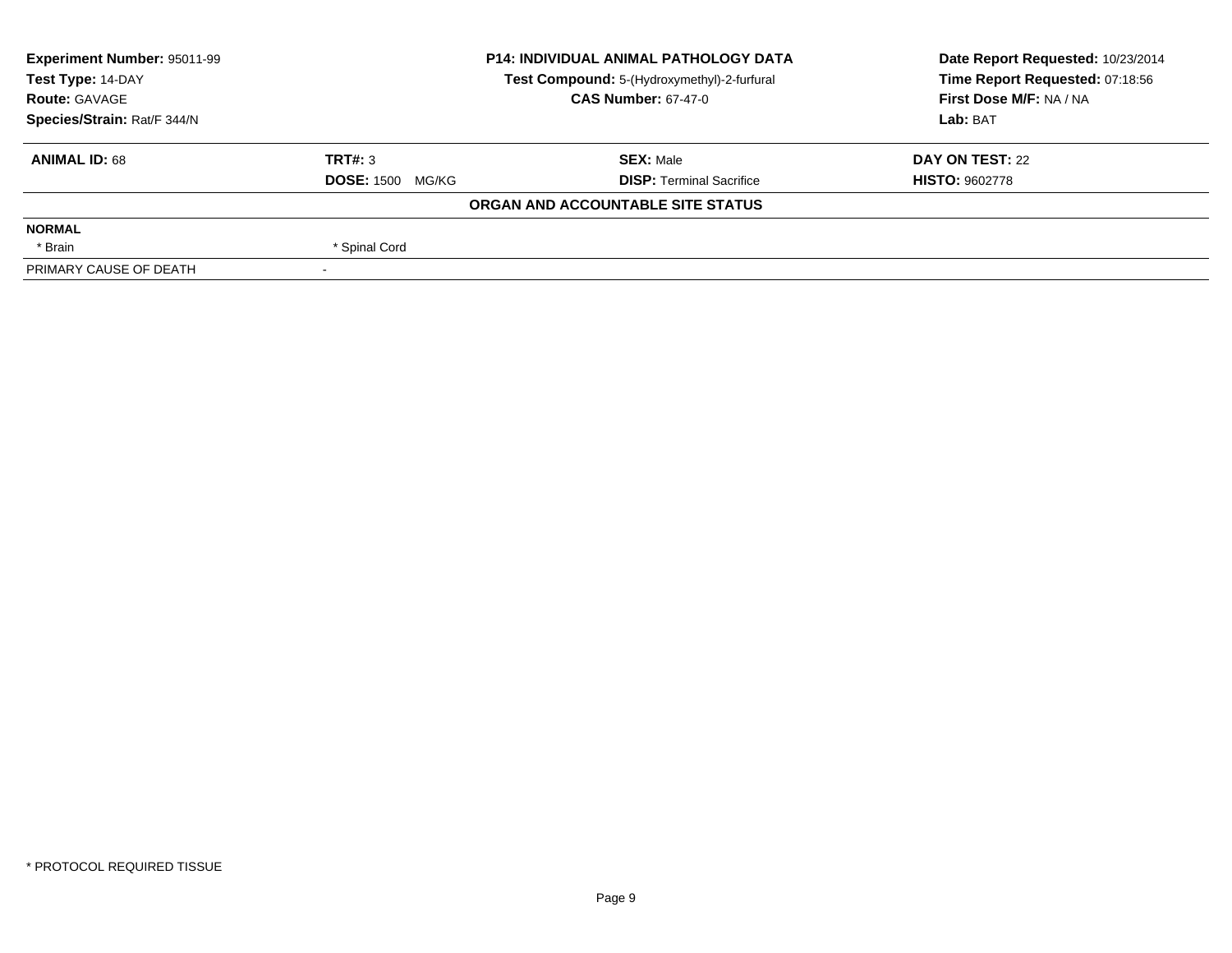| Experiment Number: 95011-99 | <b>P14: INDIVIDUAL ANIMAL PATHOLOGY DATA</b><br>Test Compound: 5-(Hydroxymethyl)-2-furfural |                                   | Date Report Requested: 10/23/2014 |
|-----------------------------|---------------------------------------------------------------------------------------------|-----------------------------------|-----------------------------------|
| Test Type: 14-DAY           |                                                                                             |                                   | Time Report Requested: 07:18:56   |
| <b>Route: GAVAGE</b>        |                                                                                             | <b>CAS Number: 67-47-0</b>        | First Dose M/F: NA / NA           |
| Species/Strain: Rat/F 344/N |                                                                                             |                                   | Lab: BAT                          |
| <b>ANIMAL ID: 69</b>        | TRT#: 3                                                                                     | <b>SEX: Male</b>                  | DAY ON TEST: 22                   |
|                             | <b>DOSE: 1500 MG/KG</b>                                                                     | <b>DISP: Terminal Sacrifice</b>   | <b>HISTO: 9702779</b>             |
|                             |                                                                                             | ORGAN AND ACCOUNTABLE SITE STATUS |                                   |
| <b>NORMAL</b>               |                                                                                             |                                   |                                   |
| * Brain                     | * Spinal Cord                                                                               |                                   |                                   |
| PRIMARY CAUSE OF DEATH      |                                                                                             |                                   |                                   |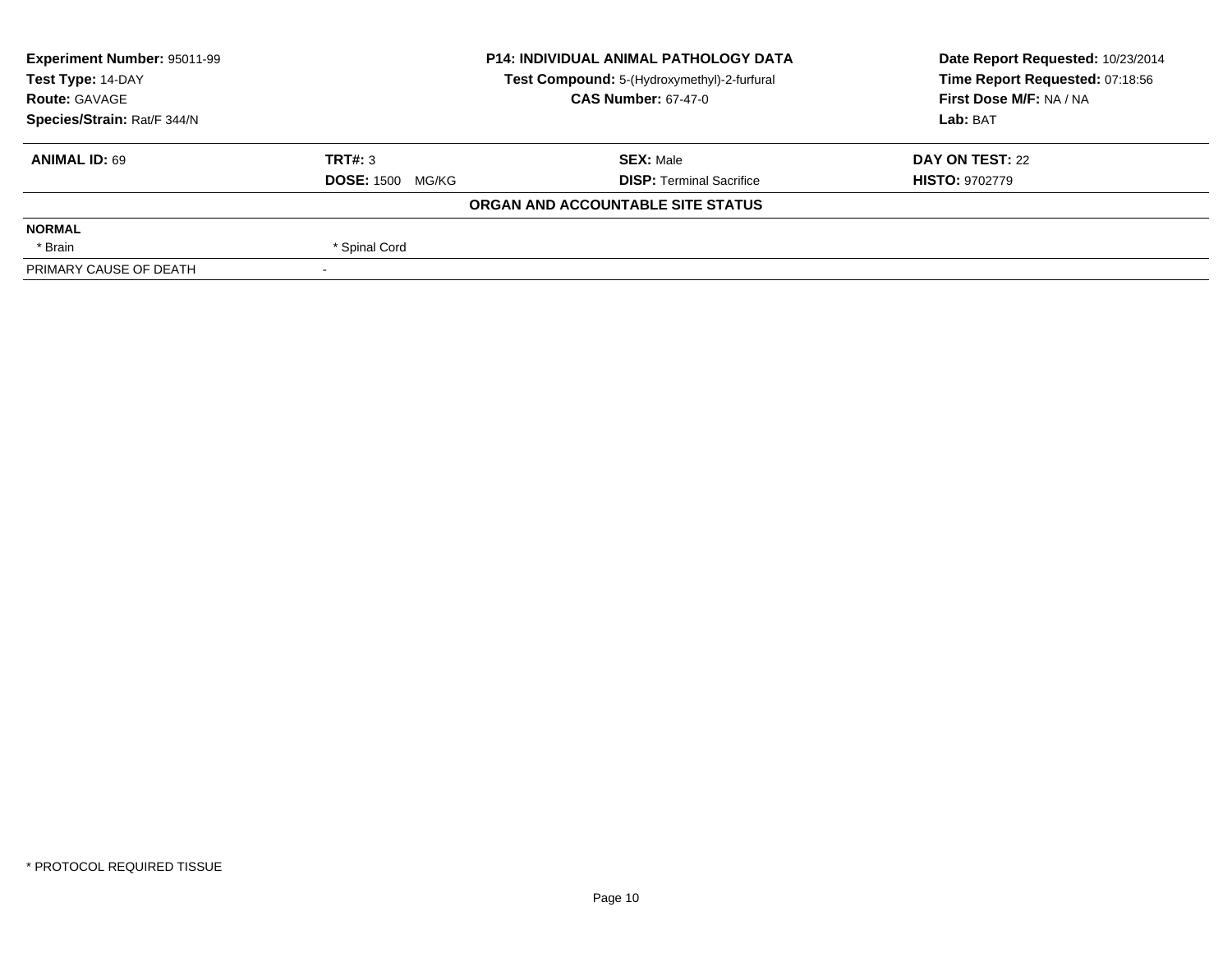| Experiment Number: 95011-99 | <b>P14: INDIVIDUAL ANIMAL PATHOLOGY DATA</b><br>Test Compound: 5-(Hydroxymethyl)-2-furfural |                                   | Date Report Requested: 10/23/2014 |
|-----------------------------|---------------------------------------------------------------------------------------------|-----------------------------------|-----------------------------------|
| Test Type: 14-DAY           |                                                                                             |                                   | Time Report Requested: 07:18:56   |
| <b>Route: GAVAGE</b>        |                                                                                             | <b>CAS Number: 67-47-0</b>        | First Dose M/F: NA / NA           |
| Species/Strain: Rat/F 344/N |                                                                                             |                                   | Lab: BAT                          |
| <b>ANIMAL ID: 70</b>        | TRT#: 3                                                                                     | <b>SEX: Male</b>                  | DAY ON TEST: 22                   |
|                             | <b>DOSE: 1500 MG/KG</b>                                                                     | <b>DISP: Terminal Sacrifice</b>   | <b>HISTO: 9702780</b>             |
|                             |                                                                                             | ORGAN AND ACCOUNTABLE SITE STATUS |                                   |
| <b>NORMAL</b>               |                                                                                             |                                   |                                   |
| * Brain                     | * Spinal Cord                                                                               |                                   |                                   |
| PRIMARY CAUSE OF DEATH      |                                                                                             |                                   |                                   |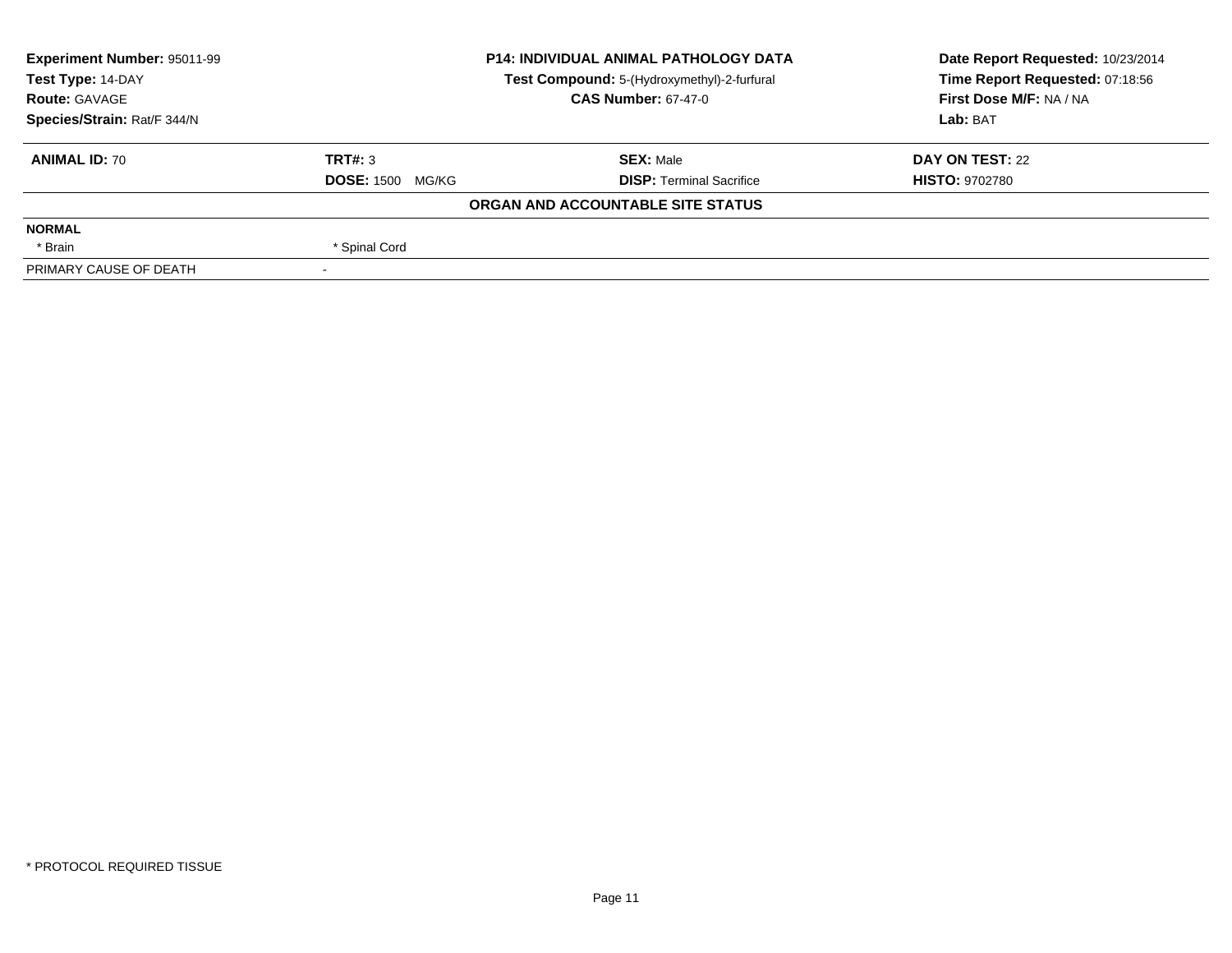| Experiment Number: 95011-99 | <b>P14: INDIVIDUAL ANIMAL PATHOLOGY DATA</b> |                                             | Date Report Requested: 10/23/2014 |
|-----------------------------|----------------------------------------------|---------------------------------------------|-----------------------------------|
| Test Type: 14-DAY           |                                              | Test Compound: 5-(Hydroxymethyl)-2-furfural | Time Report Requested: 07:18:56   |
| <b>Route: GAVAGE</b>        |                                              | <b>CAS Number: 67-47-0</b>                  | First Dose M/F: NA / NA           |
| Species/Strain: Rat/F 344/N |                                              |                                             | Lab: BAT                          |
| <b>ANIMAL ID: 71</b>        | TRT#: 2                                      | <b>SEX: Female</b>                          | DAY ON TEST: 22                   |
|                             | <b>DOSE: 0 MG/KG</b>                         | <b>DISP: Terminal Sacrifice</b>             | <b>HISTO: 9702781</b>             |
|                             |                                              | ORGAN AND ACCOUNTABLE SITE STATUS           |                                   |
| <b>NORMAL</b>               |                                              |                                             |                                   |
| * Brain                     | * Spinal Cord                                |                                             |                                   |
| PRIMARY CAUSE OF DEATH      |                                              |                                             |                                   |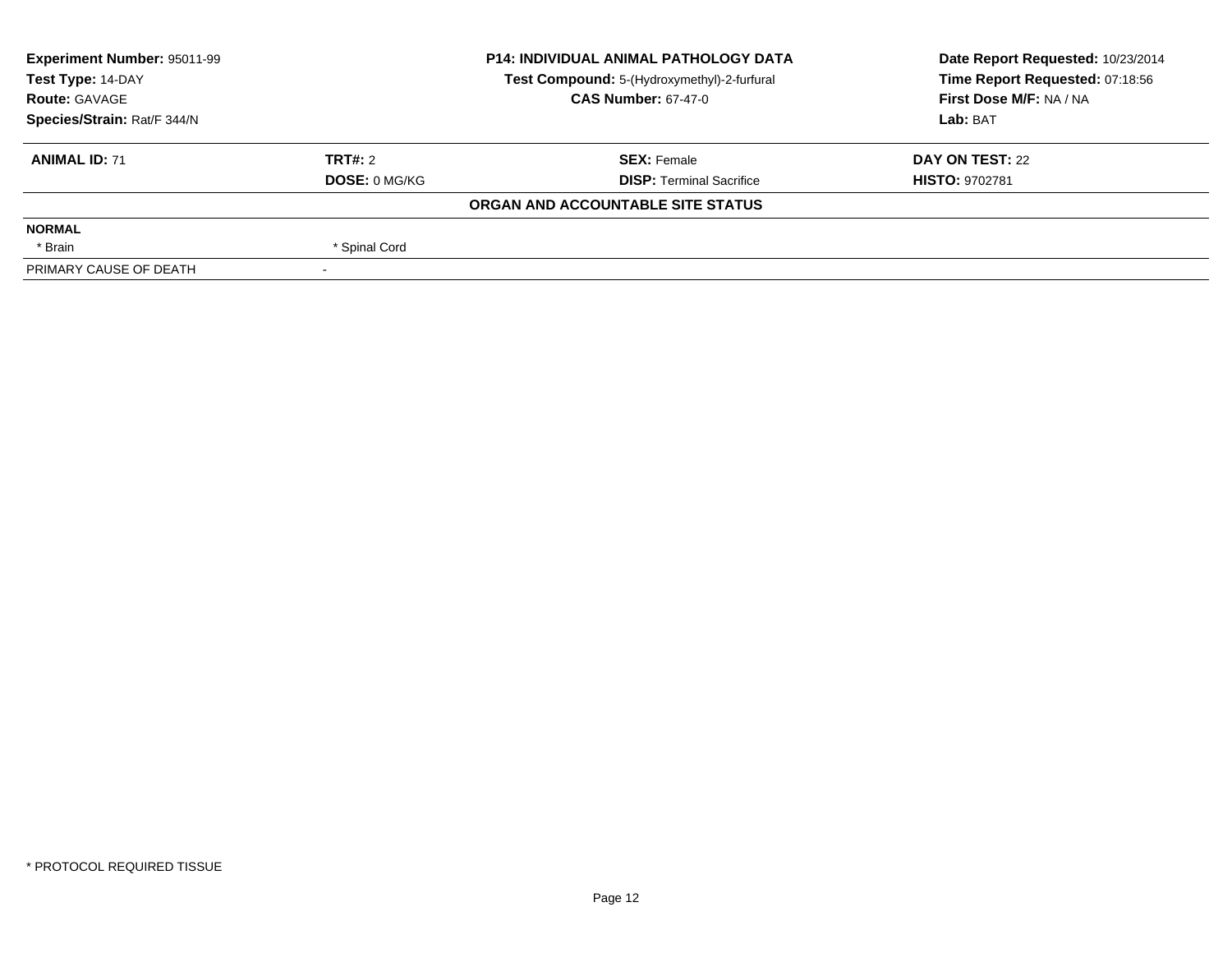| Experiment Number: 95011-99<br>Test Type: 14-DAY |                      | <b>P14: INDIVIDUAL ANIMAL PATHOLOGY DATA</b> | Date Report Requested: 10/23/2014 |  |
|--------------------------------------------------|----------------------|----------------------------------------------|-----------------------------------|--|
|                                                  |                      | Test Compound: 5-(Hydroxymethyl)-2-furfural  | Time Report Requested: 07:18:56   |  |
| <b>Route: GAVAGE</b>                             |                      | <b>CAS Number: 67-47-0</b>                   | First Dose M/F: NA / NA           |  |
| Species/Strain: Rat/F 344/N                      |                      |                                              | Lab: BAT                          |  |
| <b>ANIMAL ID: 72</b>                             | TRT#: 2              | <b>SEX: Female</b>                           | DAY ON TEST: 22                   |  |
|                                                  | <b>DOSE: 0 MG/KG</b> | <b>DISP: Terminal Sacrifice</b>              | <b>HISTO: 9702782</b>             |  |
|                                                  |                      | ORGAN AND ACCOUNTABLE SITE STATUS            |                                   |  |
| <b>NORMAL</b>                                    |                      |                                              |                                   |  |
| * Brain                                          | * Spinal Cord        |                                              |                                   |  |
| PRIMARY CAUSE OF DEATH                           |                      |                                              |                                   |  |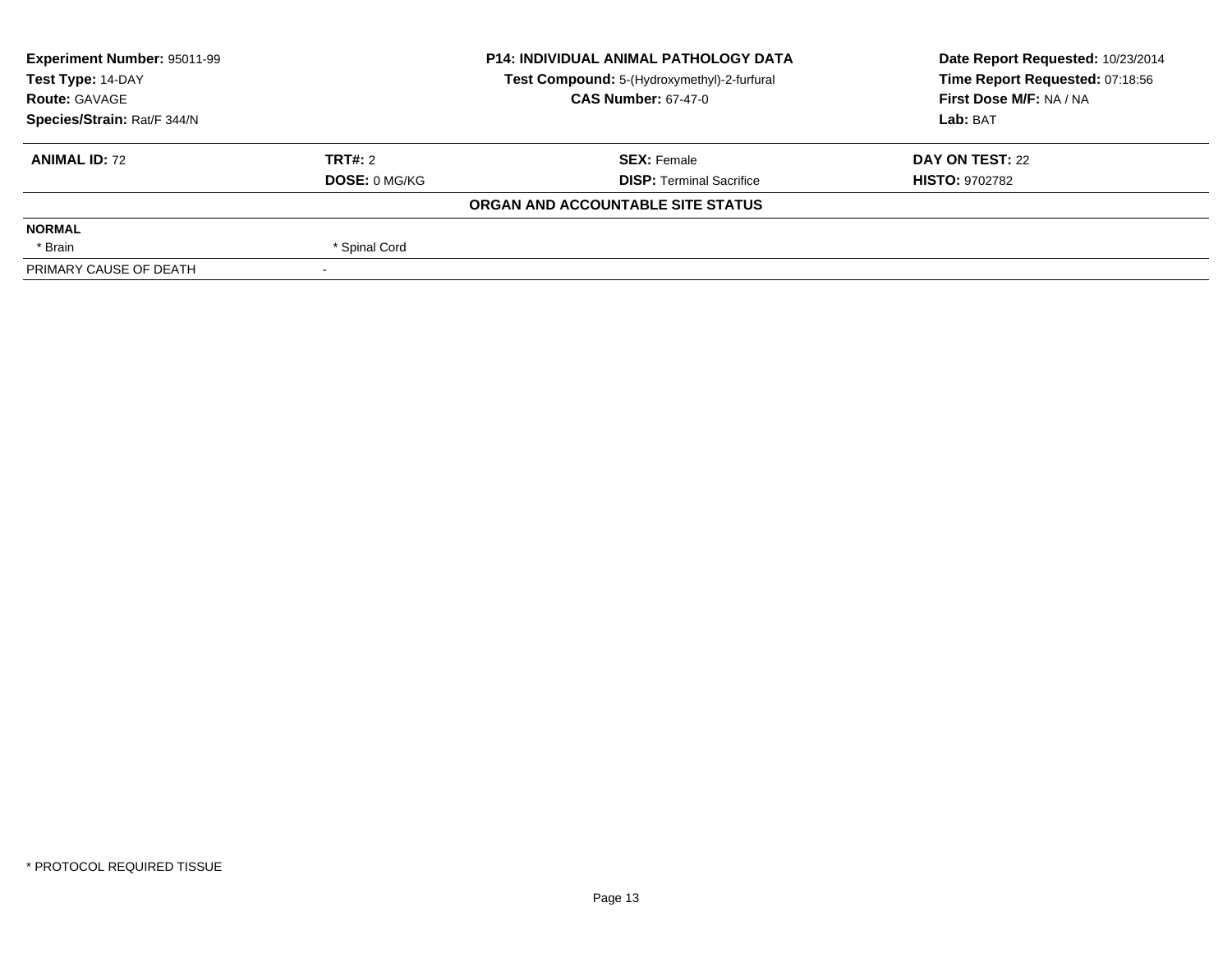| Experiment Number: 95011-99<br>Test Type: 14-DAY |                      | <b>P14: INDIVIDUAL ANIMAL PATHOLOGY DATA</b> | Date Report Requested: 10/23/2014 |  |
|--------------------------------------------------|----------------------|----------------------------------------------|-----------------------------------|--|
|                                                  |                      | Test Compound: 5-(Hydroxymethyl)-2-furfural  | Time Report Requested: 07:18:56   |  |
| <b>Route: GAVAGE</b>                             |                      | <b>CAS Number: 67-47-0</b>                   | First Dose M/F: NA / NA           |  |
| Species/Strain: Rat/F 344/N                      |                      |                                              | Lab: BAT                          |  |
| <b>ANIMAL ID: 73</b>                             | TRT#: 2              | <b>SEX: Female</b>                           | DAY ON TEST: 22                   |  |
|                                                  | <b>DOSE: 0 MG/KG</b> | <b>DISP: Terminal Sacrifice</b>              | <b>HISTO: 9702783</b>             |  |
|                                                  |                      | ORGAN AND ACCOUNTABLE SITE STATUS            |                                   |  |
| <b>NORMAL</b>                                    |                      |                                              |                                   |  |
| * Brain                                          | * Spinal Cord        |                                              |                                   |  |
| PRIMARY CAUSE OF DEATH                           |                      |                                              |                                   |  |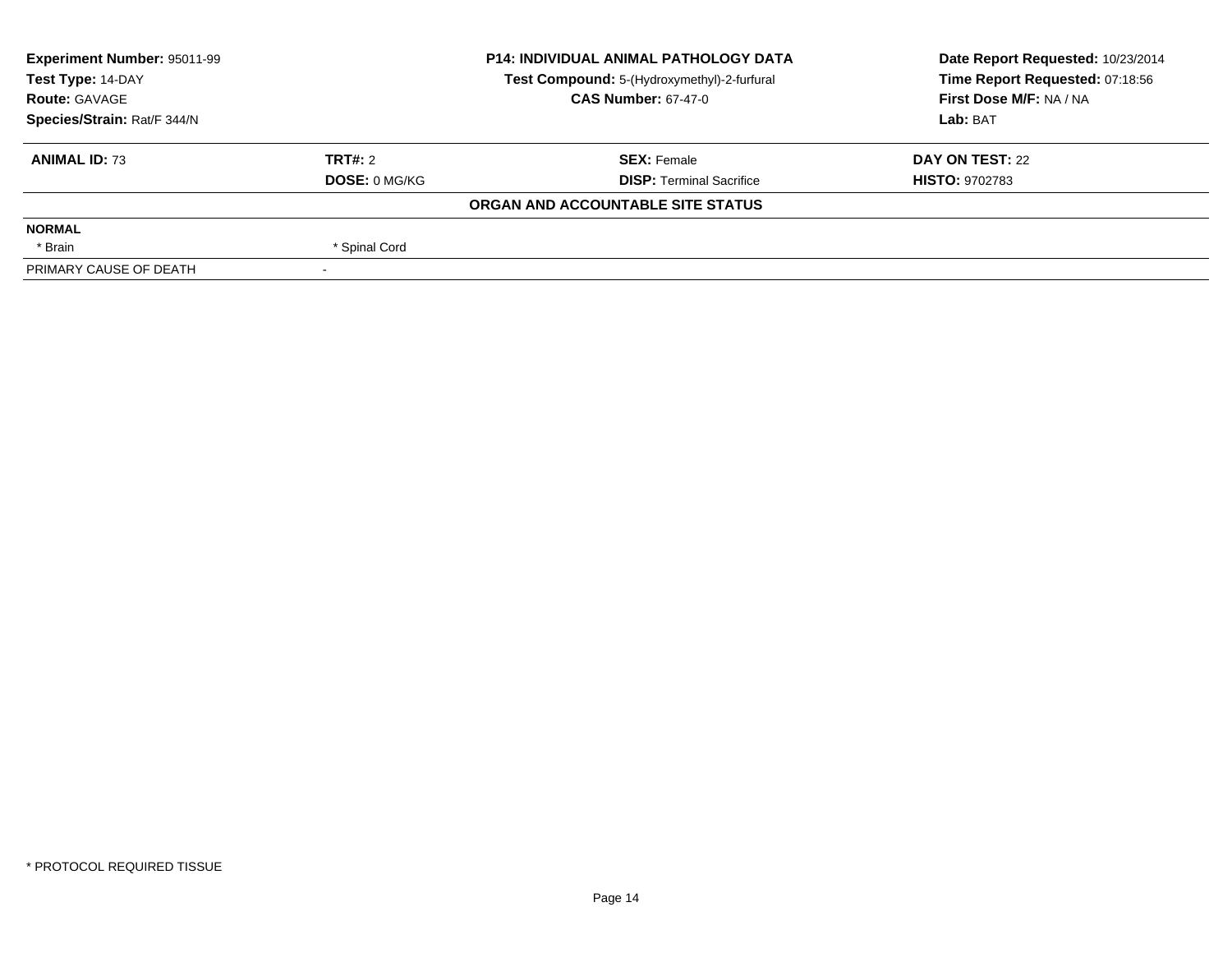| Experiment Number: 95011-99<br>Test Type: 14-DAY |                            | <b>P14: INDIVIDUAL ANIMAL PATHOLOGY DATA</b> | Date Report Requested: 10/23/2014                          |  |
|--------------------------------------------------|----------------------------|----------------------------------------------|------------------------------------------------------------|--|
|                                                  |                            | Test Compound: 5-(Hydroxymethyl)-2-furfural  | Time Report Requested: 07:18:56<br>First Dose M/F: NA / NA |  |
| <b>Route: GAVAGE</b>                             | <b>CAS Number: 67-47-0</b> |                                              |                                                            |  |
| Species/Strain: Rat/F 344/N                      |                            |                                              | Lab: BAT                                                   |  |
| <b>ANIMAL ID: 74</b>                             | TRT#: 2                    | <b>SEX: Female</b>                           | DAY ON TEST: 22                                            |  |
|                                                  | <b>DOSE: 0 MG/KG</b>       | <b>DISP: Terminal Sacrifice</b>              | <b>HISTO: 9702784</b>                                      |  |
|                                                  |                            | ORGAN AND ACCOUNTABLE SITE STATUS            |                                                            |  |
| <b>NORMAL</b>                                    |                            |                                              |                                                            |  |
| * Brain                                          | * Spinal Cord              |                                              |                                                            |  |
| PRIMARY CAUSE OF DEATH                           |                            |                                              |                                                            |  |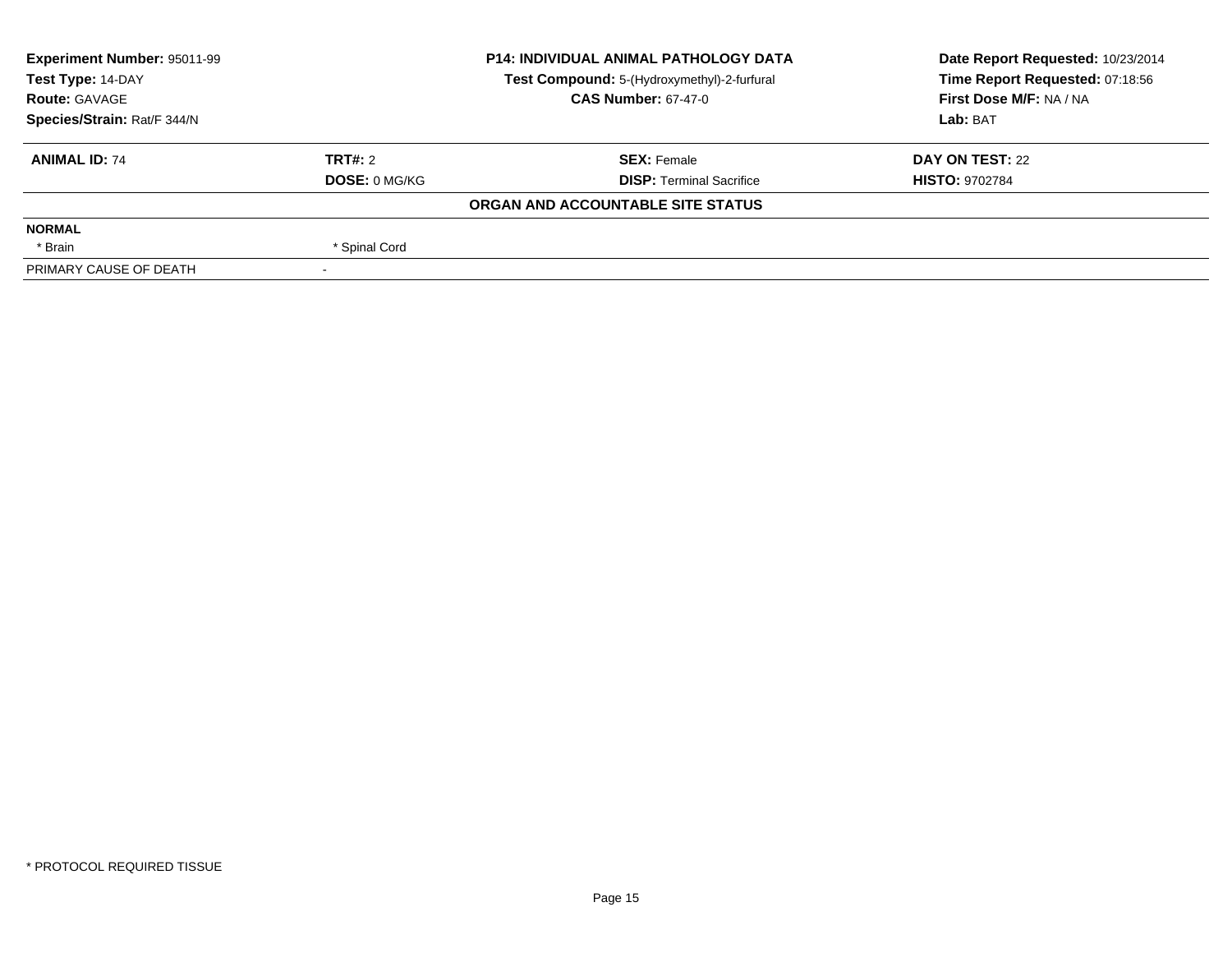| Experiment Number: 95011-99<br>Test Type: 14-DAY |                            | <b>P14: INDIVIDUAL ANIMAL PATHOLOGY DATA</b> | Date Report Requested: 10/23/2014 |  |
|--------------------------------------------------|----------------------------|----------------------------------------------|-----------------------------------|--|
|                                                  |                            | Test Compound: 5-(Hydroxymethyl)-2-furfural  | Time Report Requested: 07:18:56   |  |
| <b>Route: GAVAGE</b>                             | <b>CAS Number: 67-47-0</b> |                                              | First Dose M/F: NA / NA           |  |
| Species/Strain: Rat/F 344/N                      |                            |                                              | Lab: BAT                          |  |
| <b>ANIMAL ID: 75</b>                             | TRT#: 2                    | <b>SEX: Female</b>                           | DAY ON TEST: 22                   |  |
|                                                  | <b>DOSE: 0 MG/KG</b>       | <b>DISP: Terminal Sacrifice</b>              | <b>HISTO: 9702785</b>             |  |
|                                                  |                            | ORGAN AND ACCOUNTABLE SITE STATUS            |                                   |  |
| <b>NORMAL</b>                                    |                            |                                              |                                   |  |
| * Brain                                          | * Spinal Cord              |                                              |                                   |  |
| PRIMARY CAUSE OF DEATH                           |                            |                                              |                                   |  |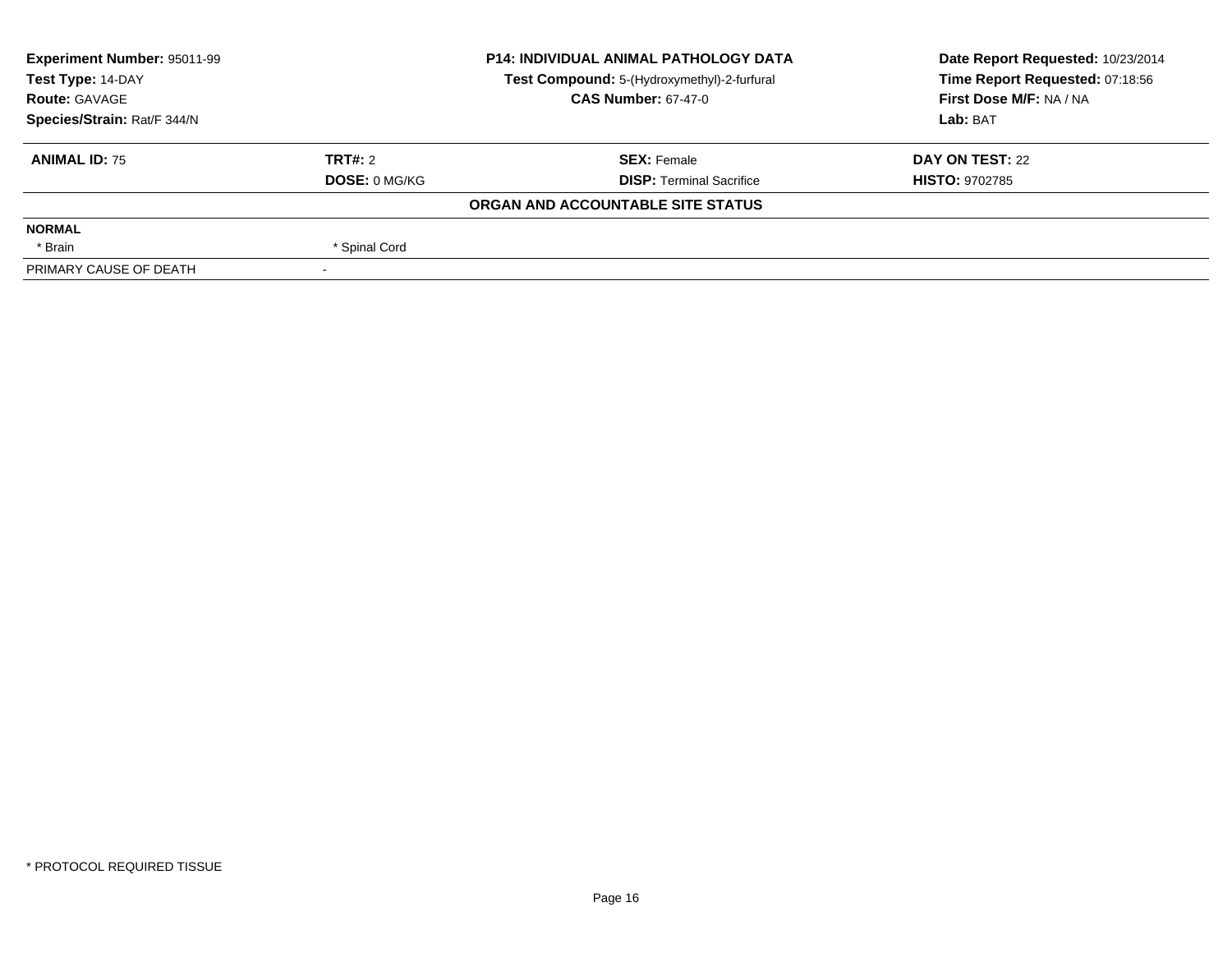| Experiment Number: 95011-99 | <b>P14: INDIVIDUAL ANIMAL PATHOLOGY DATA</b><br>Test Compound: 5-(Hydroxymethyl)-2-furfural<br><b>CAS Number: 67-47-0</b> |                                   | Date Report Requested: 10/23/2014 |  |
|-----------------------------|---------------------------------------------------------------------------------------------------------------------------|-----------------------------------|-----------------------------------|--|
| Test Type: 14-DAY           |                                                                                                                           |                                   | Time Report Requested: 07:18:56   |  |
| <b>Route: GAVAGE</b>        |                                                                                                                           |                                   | First Dose M/F: NA / NA           |  |
| Species/Strain: Rat/F 344/N |                                                                                                                           |                                   | Lab: BAT                          |  |
| <b>ANIMAL ID: 76</b>        | <b>TRT#: 4</b>                                                                                                            | <b>SEX: Female</b>                | DAY ON TEST: 22                   |  |
|                             | <b>DOSE: 1500 MG/KG</b>                                                                                                   | <b>DISP: Terminal Sacrifice</b>   | <b>HISTO: 9702786</b>             |  |
|                             |                                                                                                                           | ORGAN AND ACCOUNTABLE SITE STATUS |                                   |  |
| <b>NORMAL</b>               |                                                                                                                           |                                   |                                   |  |
| * Brain                     | * Spinal Cord                                                                                                             |                                   |                                   |  |
| PRIMARY CAUSE OF DEATH      |                                                                                                                           |                                   |                                   |  |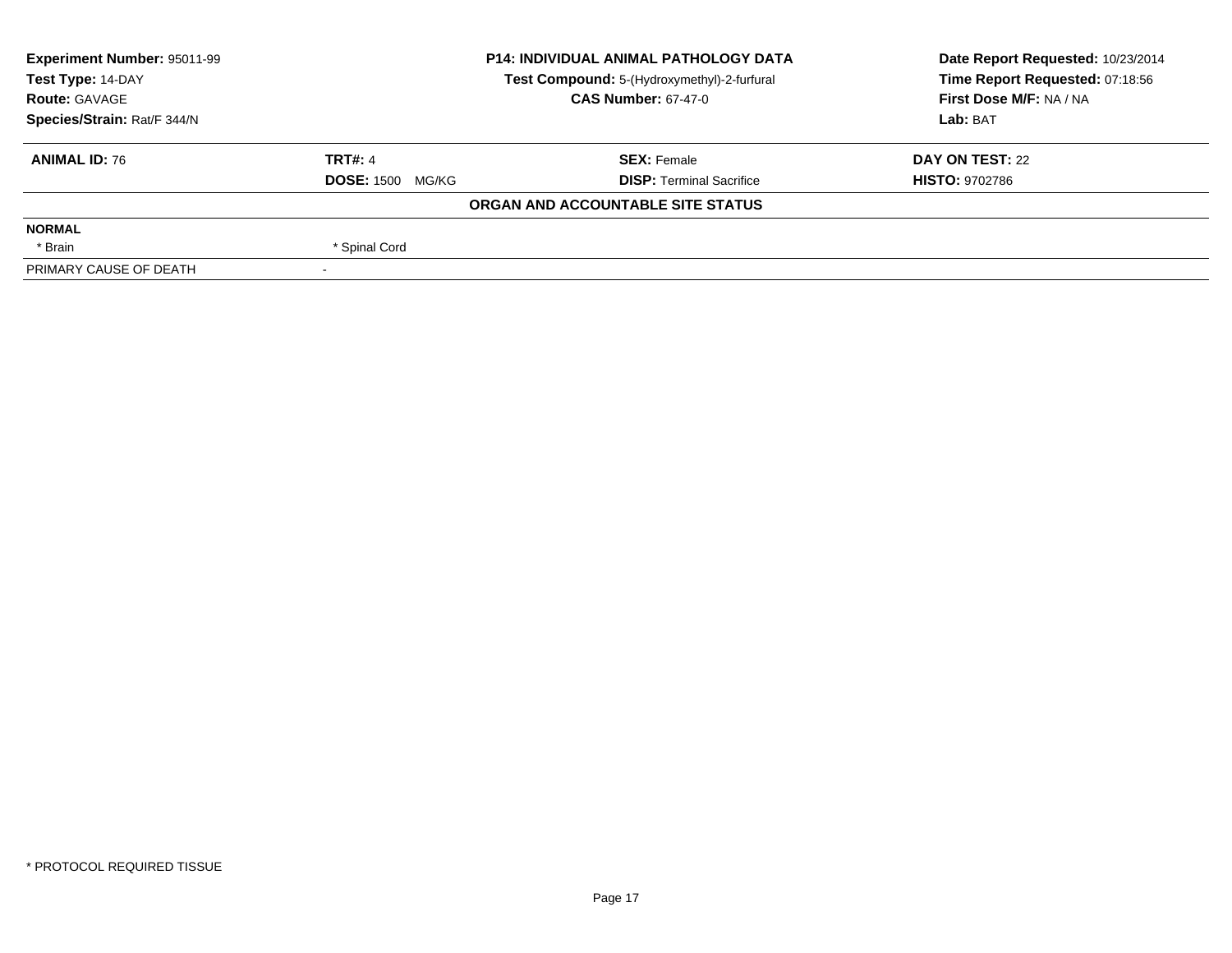| Experiment Number: 95011-99 | <b>P14: INDIVIDUAL ANIMAL PATHOLOGY DATA</b><br>Test Compound: 5-(Hydroxymethyl)-2-furfural<br><b>CAS Number: 67-47-0</b> |                                   | Date Report Requested: 10/23/2014 |  |
|-----------------------------|---------------------------------------------------------------------------------------------------------------------------|-----------------------------------|-----------------------------------|--|
| Test Type: 14-DAY           |                                                                                                                           |                                   | Time Report Requested: 07:18:56   |  |
| <b>Route: GAVAGE</b>        |                                                                                                                           |                                   | First Dose M/F: NA / NA           |  |
| Species/Strain: Rat/F 344/N |                                                                                                                           |                                   | Lab: BAT                          |  |
| <b>ANIMAL ID: 77</b>        | <b>TRT#: 4</b>                                                                                                            | <b>SEX: Female</b>                | DAY ON TEST: 22                   |  |
|                             | <b>DOSE: 1500 MG/KG</b>                                                                                                   | <b>DISP: Terminal Sacrifice</b>   | <b>HISTO: 9702787</b>             |  |
|                             |                                                                                                                           | ORGAN AND ACCOUNTABLE SITE STATUS |                                   |  |
| <b>NORMAL</b>               |                                                                                                                           |                                   |                                   |  |
| * Brain                     | * Spinal Cord                                                                                                             |                                   |                                   |  |
| PRIMARY CAUSE OF DEATH      |                                                                                                                           |                                   |                                   |  |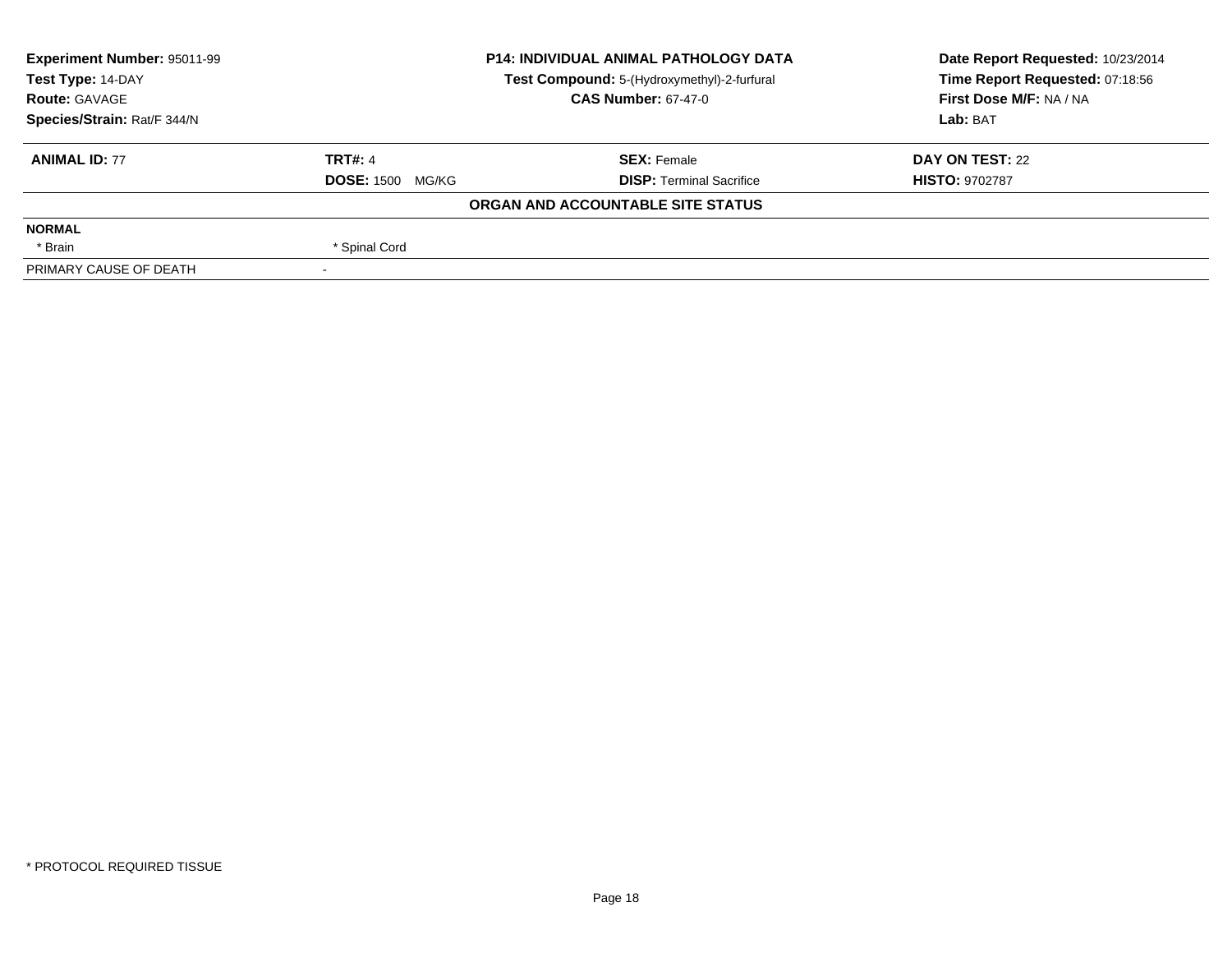| Experiment Number: 95011-99 | <b>P14: INDIVIDUAL ANIMAL PATHOLOGY DATA</b><br>Test Compound: 5-(Hydroxymethyl)-2-furfural<br><b>CAS Number: 67-47-0</b> |                                   | Date Report Requested: 10/23/2014 |  |
|-----------------------------|---------------------------------------------------------------------------------------------------------------------------|-----------------------------------|-----------------------------------|--|
| Test Type: 14-DAY           |                                                                                                                           |                                   | Time Report Requested: 07:18:56   |  |
| <b>Route: GAVAGE</b>        |                                                                                                                           |                                   | First Dose M/F: NA / NA           |  |
| Species/Strain: Rat/F 344/N |                                                                                                                           |                                   | Lab: BAT                          |  |
| <b>ANIMAL ID: 78</b>        | <b>TRT#: 4</b>                                                                                                            | <b>SEX: Female</b>                | DAY ON TEST: 22                   |  |
|                             | <b>DOSE: 1500 MG/KG</b>                                                                                                   | <b>DISP: Terminal Sacrifice</b>   | <b>HISTO: 9702788</b>             |  |
|                             |                                                                                                                           | ORGAN AND ACCOUNTABLE SITE STATUS |                                   |  |
| <b>NORMAL</b>               |                                                                                                                           |                                   |                                   |  |
| * Brain                     | * Spinal Cord                                                                                                             |                                   |                                   |  |
| PRIMARY CAUSE OF DEATH      |                                                                                                                           |                                   |                                   |  |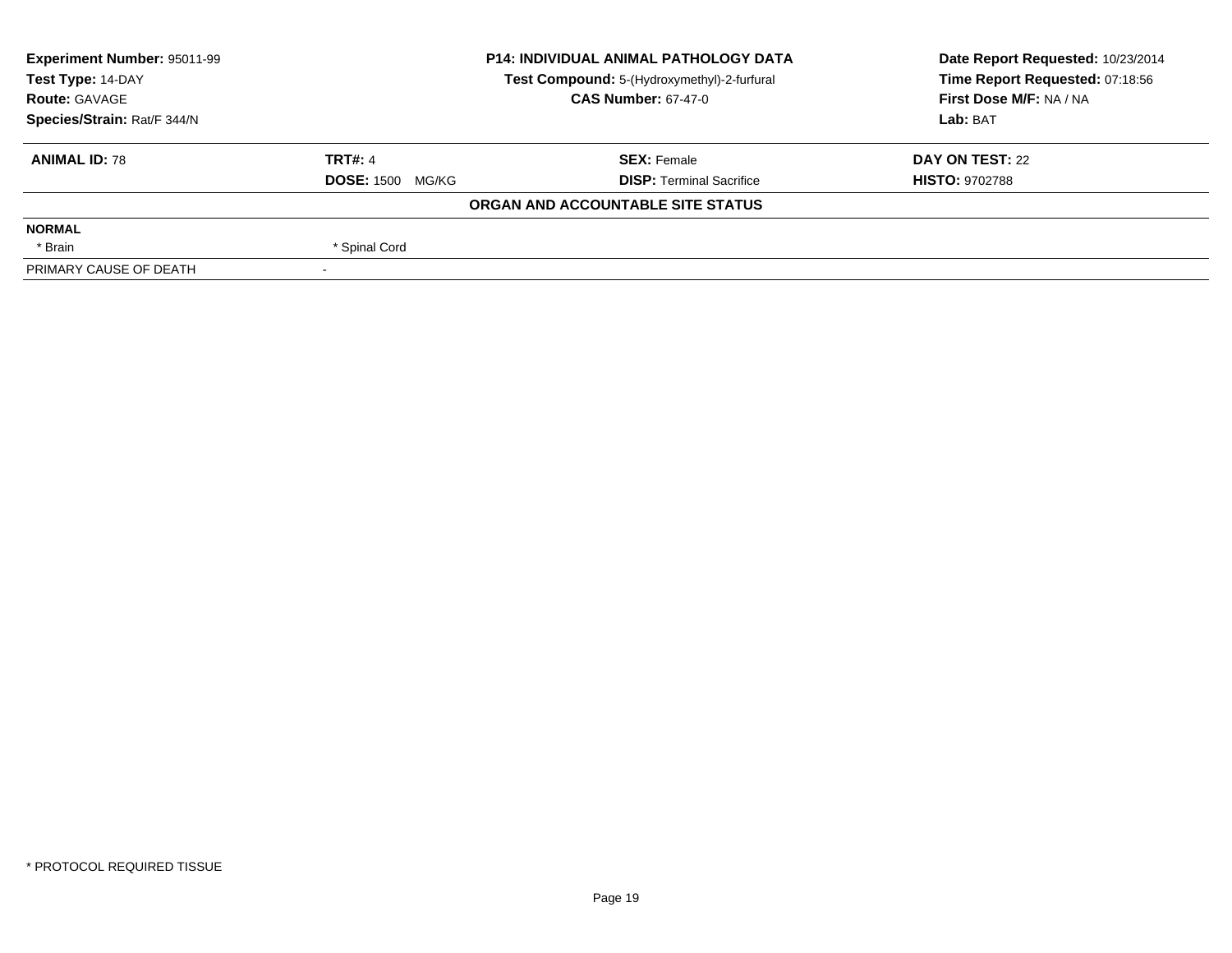| Experiment Number: 95011-99 | <b>P14: INDIVIDUAL ANIMAL PATHOLOGY DATA</b><br>Test Compound: 5-(Hydroxymethyl)-2-furfural<br><b>CAS Number: 67-47-0</b> |                                   | Date Report Requested: 10/23/2014 |  |
|-----------------------------|---------------------------------------------------------------------------------------------------------------------------|-----------------------------------|-----------------------------------|--|
| Test Type: 14-DAY           |                                                                                                                           |                                   | Time Report Requested: 07:18:56   |  |
| <b>Route: GAVAGE</b>        |                                                                                                                           |                                   | First Dose M/F: NA / NA           |  |
| Species/Strain: Rat/F 344/N |                                                                                                                           |                                   | Lab: BAT                          |  |
| <b>ANIMAL ID: 79</b>        | <b>TRT#: 4</b>                                                                                                            | <b>SEX: Female</b>                | DAY ON TEST: 22                   |  |
|                             | <b>DOSE: 1500 MG/KG</b>                                                                                                   | <b>DISP: Terminal Sacrifice</b>   | <b>HISTO: 9702789</b>             |  |
|                             |                                                                                                                           | ORGAN AND ACCOUNTABLE SITE STATUS |                                   |  |
| <b>NORMAL</b>               |                                                                                                                           |                                   |                                   |  |
| * Brain                     | * Spinal Cord                                                                                                             |                                   |                                   |  |
| PRIMARY CAUSE OF DEATH      |                                                                                                                           |                                   |                                   |  |